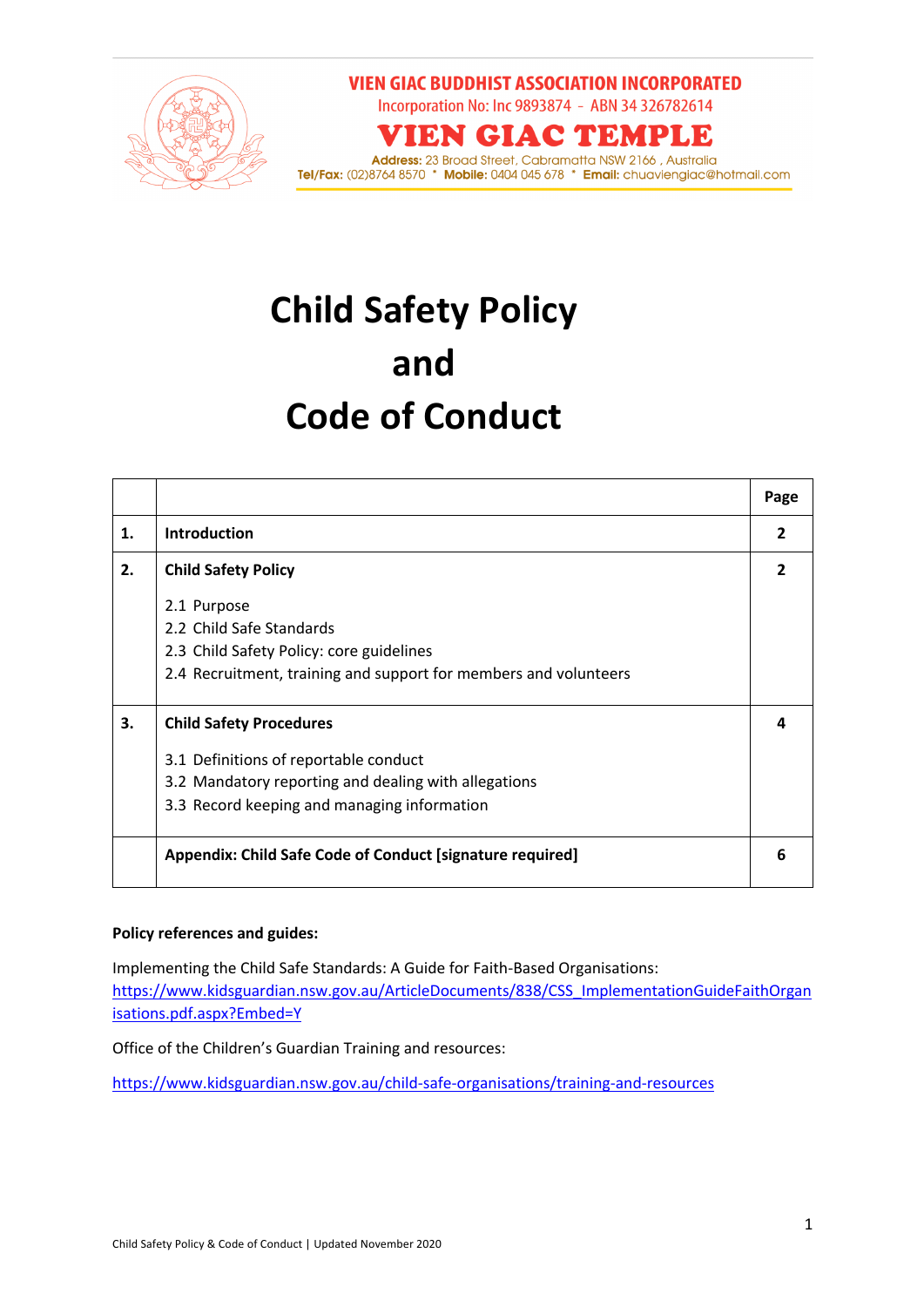### **1. Introduction**

'Viên Giác' means complete enlightenment, peace, cessation of suffering and pureness within oneself. Viên Giác Buddhist Association Incorporated (referred to as 'VGBA' in this policy) was established in 2009 and is a member of the Australian Charities and Not-for-Profits Commission (ACNC), the United Vietnamese Buddhist Congregation in Australia-New Zealand (UVBCA NZ) and the Buddhist Council of New South Wales Inc.

Both adults and young students are taught about Buddhism values such as not harming one another, truthfulness, serving others, patience, generosity, forgiveness and compassion to all living beings. We focus on teaching meditation techniques to equip children and young adults to deal with daily stress from schooling, studying and work. They also learn about the history of Buddhism, rituals and characteristics and topics including the purpose and importance of human life.

We are committed to teaching Buddhism philosophy to the young generation to help them to lead a healthier life and have a healthy mind to contribute to a healthier society. Buddhism classes, including those delivered through our approved Special Religious Education (SRE) curriculum, are centred on Buddha's teachings and how they can be used as life skills in day-to-day situations.

Everyone working, volunteering or visiting Viên Giác Temple is responsible for the safety and protection of the children within our care and reporting information about suspected child abuse.

# **2. Child Safety Policy**

#### **2.1 Purpose**

This policy has been designed to help embed child safety in our organisation and culture. Policies and processes ensure everyone is aware of their responsibilities in keeping children safe and minimise opportunities for child abuse to occur. Policies also provide guidance to members and volunteers in identifying and responding to allegations of child abuse in appropriate, child-focussed ways.

#### **2.2 Child Safe Standards**

This policy is guided by the Child Safe Standards adopted by the NSW government following the Royal Commission into Institutional Responses to Child Abuse. These serve as a framework for childrelated organisations to uphold children's rights and work towards creating safe environments for children. These standards are:

- **1.** Child safety is embedded in organisational leadership, governance and culture
- **2.** Children participate in decisions affecting them and are taken seriously
- **3.** Families and communities are informed and involved
- **4.** Equity is upheld, and diverse needs are taken in to account
- **5.** People working with children are suitable and supported
- **6.** Processes to respond to complaints of child abuse are child focused
- **7.** Members are equipped with the knowledge, skills and awareness to keep children safe through continual education and training
- **8.** Physical and online environments minimise the opportunity for abuse to occur
- **9.** Implementation of the Child Safe Standards is continuously reviewed and improved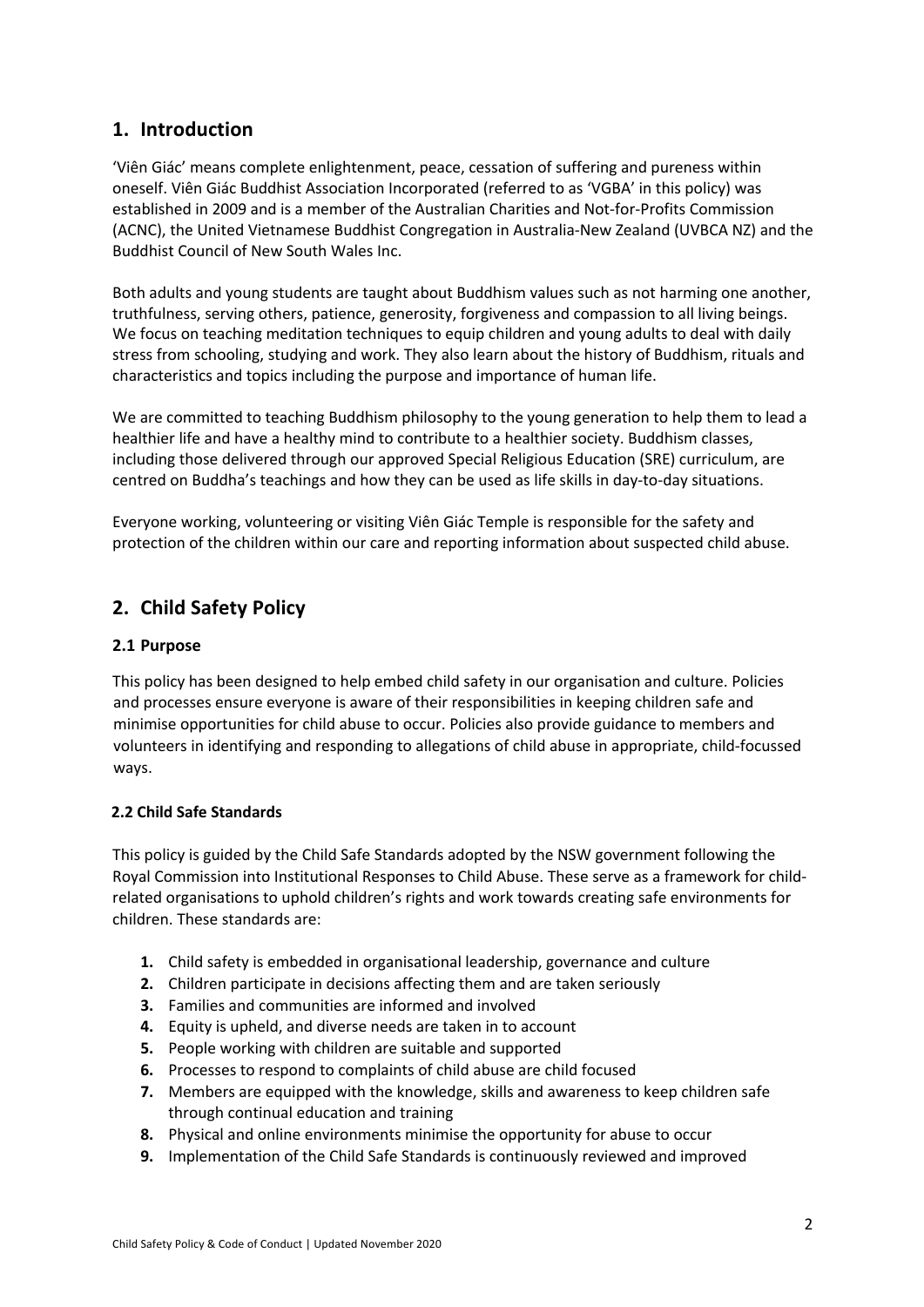#### **10.** Policies and procedures document how the organisation is child safe

A more detailed explanation of the Standards can be found here:

https://www.kidsguardian.nsw.gov.au/child-safe-organisations/training-and-resources/child-safestandards#acc0

#### **2.3 Child Safety Policy: core guidelines**

- Viên Giác Buddhist Association is committed to promoting and protecting the best interests of children involved in its programs at all times.
- All children, regardless of their gender, race, religious beliefs, age, disability, sexual orientation, family or social background, have equal rights to protection from abuse.
- Children's rights are understood and respected.
- Concerns about child safety raised by children, their parents and carers are acted on.
- Reporting abuse is not obstructed or prevented.

#### **2.4 Recruitment, training and support for members and volunteers**

We undertake a careful recruitment process for all volunteers which aims to promote and protect the safety of all children under the care of the organisation. This includes:

- Identifying safe and suitable individuals who share our values and commitment to protecting children
- Preventing individuals from working with the temple and in our SRE program if they pose a risk to children
- Conducting Working With Children Check clearances (WWCC) with any individual engaged directly in activities such as SRE programs
- Ensuring members and volunteers are aware, understand and trained on updated Child Safe Standards, policies and procedures.
- Ensuring members and volunteers working with children are aware of and provide written agreement to our Child Safe Code of Conduct (see Appendix).

Members and volunteers are trained on processes and policies relating to Child Safety. They need to understand what reportable conduct is, be able to identify potential abuse and know how to report an allegation of abuse to the head of our organisation (Abbess Bhikkhuni Thich An Thien).

Our members participate in initial and ongoing training, including resources provided by the Office of the Children's Guardian (see link): https://www.kidsguardian.nsw.gov.au/child-safeorganisations/training-and-resources/child-safe-elearning.

Those who teach in primary school Special Religious Education (SRE) programs on behalf of VGBA are provided with additional initial and ongoing training to ensure they are aware of their Child Safety responsibilities and are supported to teach the approved curriculum in a sensitive and ageappropriate manner.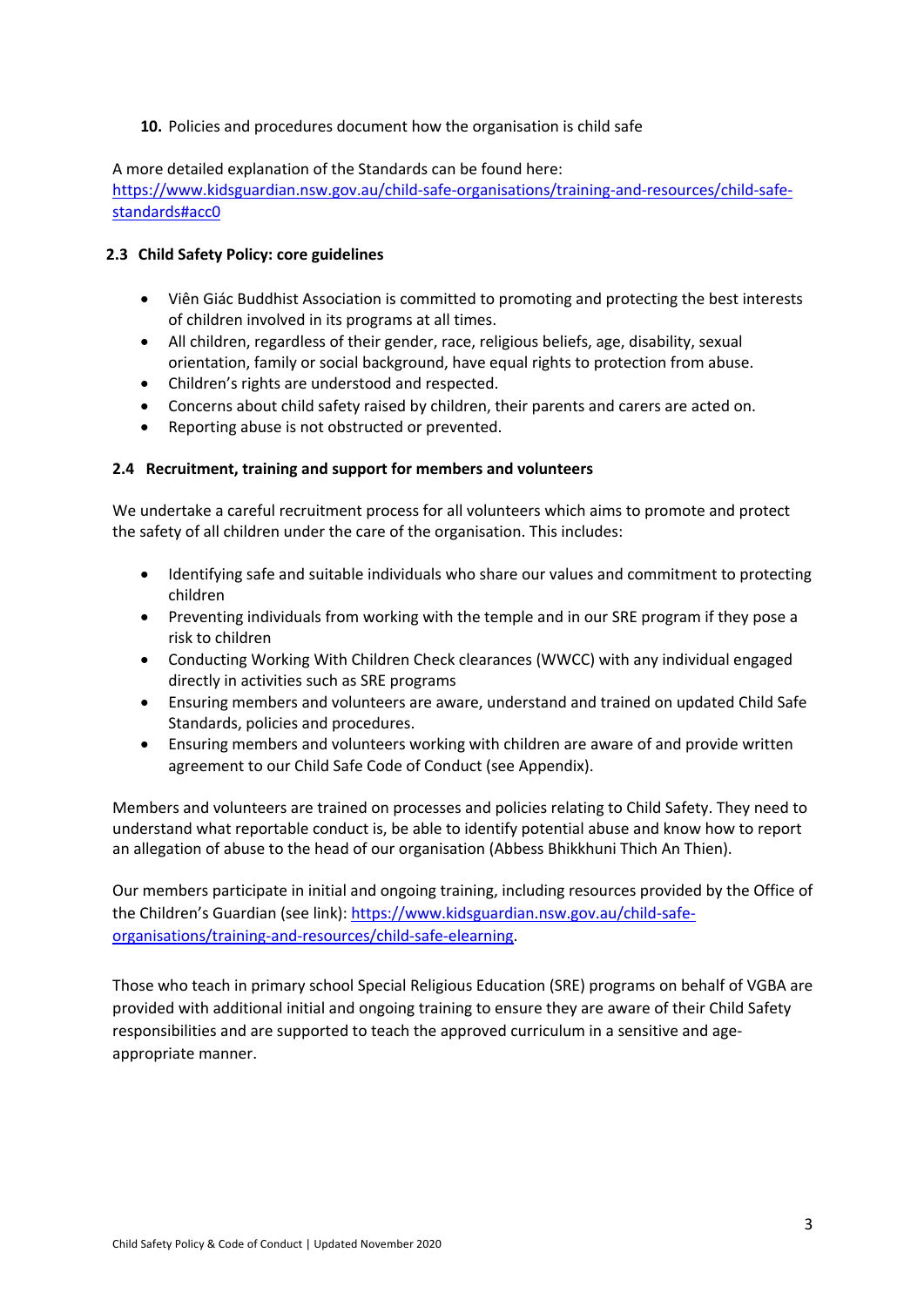# **3. Child Safety Procedures**

#### **3.1 Definitions of reportable conduct**

Systems and processes that prevent and respond to child abuse are based around the idea of 'reportable conduct'. The *Children's Guardian Act 2019* defines reportable conduct as physical assault, sexual assault, sexual misconduct, psychological harm, ill treatment, neglect and an offence under s 43B (failure to protect) or s 316A (failure to report) of the Crimes Act 1900.

More detailed information about the definitions of reportable conduct is outlined here: https://www.kidsguardian.nsw.gov.au/ArticleDocuments/1021/Identifying\_reportable\_allegations.p df.aspx?Embed=Y

#### **3.2 Mandatory reporting and dealing with allegations**

Mandatory reporters are required by law to report suspected child abuse and neglect to government authorities. On 1 March 2020, mandatory reporter groups in NSW expanded to include a person in religious ministry or a person providing religion based activities to children.

Further training on mandatory reporting is regularly updated and made available through resources such as those provided by the Office of the Children's Guardian: https://www.kidsguardian.nsw.gov.au/child-safe-organisations/training-and-resources/child-safeelearning. Our members and volunteers are reminded to update their knowledge of these resources on an annual basis.

There are two ways mandatory reporters can make a child protection report:

- 1. By eReport through the ChildStory Reporter website.
- 2. By calling the Child Protection Helpline on 132 111.

Mandatory reporters can call the Child Protection Helpline on 132 111. It is open 24 hours a day, 7 days a week. Reading Mandatory reporters: What to report and when may help you to decide whether you should call or not.

Once the head of a relevant entity (Abbess Bhikkhuni Thich An Thien) is made aware of a reportable allegation, they will:

- Notify the Office of the Children's Guardian within 7 business days and make other reports
- Investigate the reportable allegation and
- Make a finding about the reportable allegation

The 7-day notification is available here: www.kidsguardian.nsw.gov.au/reportableconduct and detailed responsibilities and reporting processes to be followed are kept up to date here: https://www.kidsguardian.nsw.gov.au/ArticleDocuments/1021/Head\_of\_entity\_responsibilties.pdf. aspx?Embed=Y

#### **3.2 Record keeping and managing information**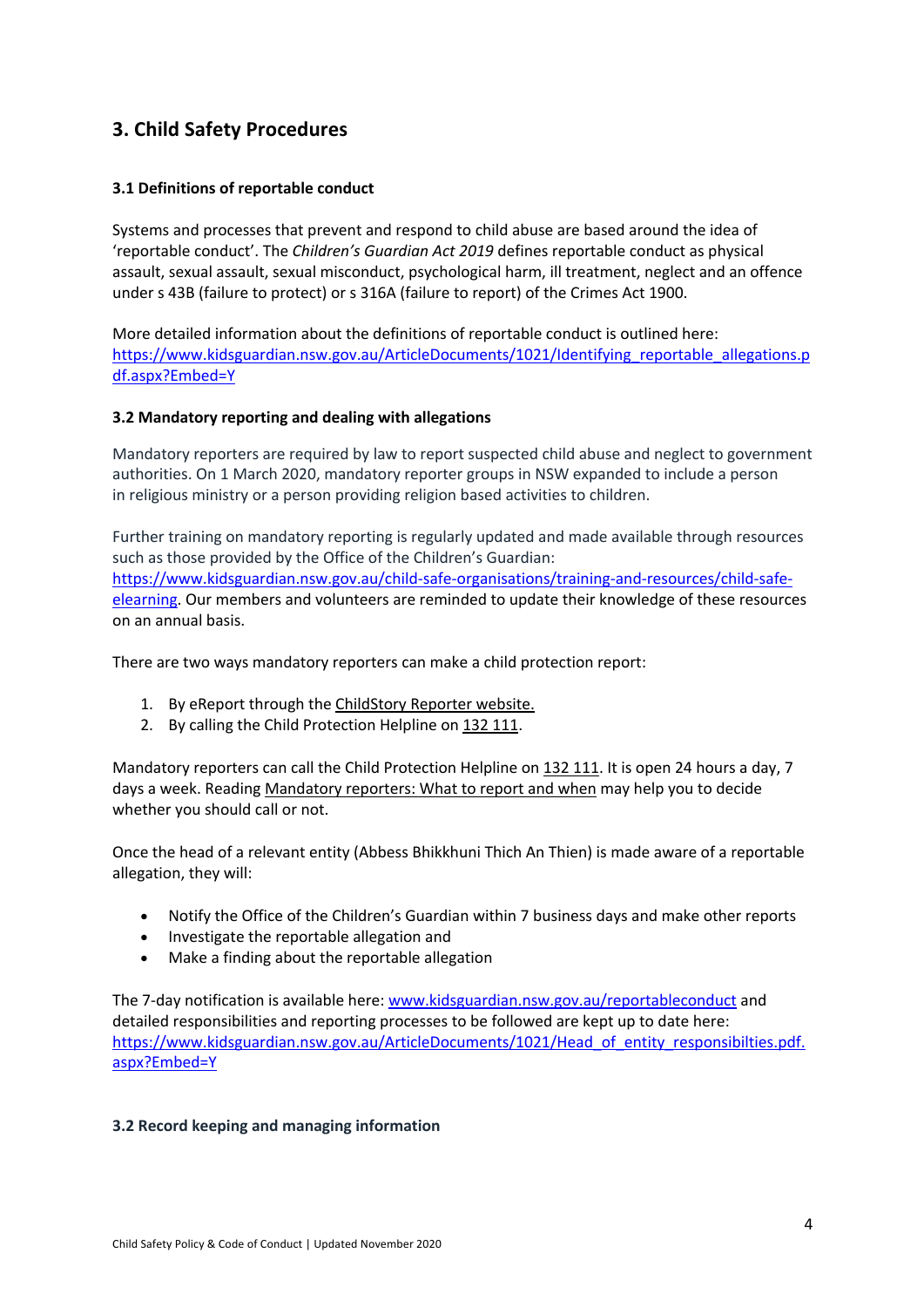Under section 54 of the *Children's Guardian Act 2019*, VGBA must have systems in place, including for receiving, handling and disclosing information about reportable allegations and information relating to investigations of reportable allegations.

When an allegation is made, VGBA will endeavour to document the following information:

- The allegation (an accurate account of what has been said and by whom);
- Our initial response to the person making the allegation, the alleged victim(s) and the employee who is the subject of the allegation;
- Notifications considered or made to Police of a suspected criminal offence; to a Child Wellbeing Unit of risk of harm; or the Department of Communities and Justice of a child who may be at risk of significant harm;
- The outcome of any reports made to other agencies;
- A plan detailing how the investigation is to be carried out;
- The initial risk assessment, including what the identified risks are and the arrangements to manage those risks;
- Decisions made about the employee and the action taken in relation to the child or employee (e.g. change in duties, support or counselling);
- All interviews, including details of the questions and responses, the location of the interview, who was present, the start and finish times of the interview. Where possible, records should be verbatim, verified, signed and dated by all involved;
- Any decisions made, both during and at the end of the investigation, including their rationale, the position and name of the person making the decision and the date the decision was made;
- Any personal contact, discussions or emails with anyone about the matter including the date, details of the discussions, questions, advice and outcome, the name of the person making the contact, details of their position and agency and the reason for the contact;
- A summary report that details the allegation, the investigation process including how the investigation had regard to the principles of procedural fairness – the findings in relation to each allegation (including the rationale for the finding); and
- The final risk assessment (which includes any final decision about the employee and the factors that have been considered) and any subsequent action that is to be, or has been, taken.

VGBA will also:

- Advise the employee, in writing, of the findings in relation to each allegation and the action to be taken;
- Have an organised information management system. For example, all documents should be kept together in a file and be able to be readily located;
- Store information and records relating to the investigation of an allegation against an employee in a safe and secure place; and
- Have an organisational policy concerning information storage and access to these records.

#### **Review**

This policy will be reviewed and updated as necessary on an annual basis.